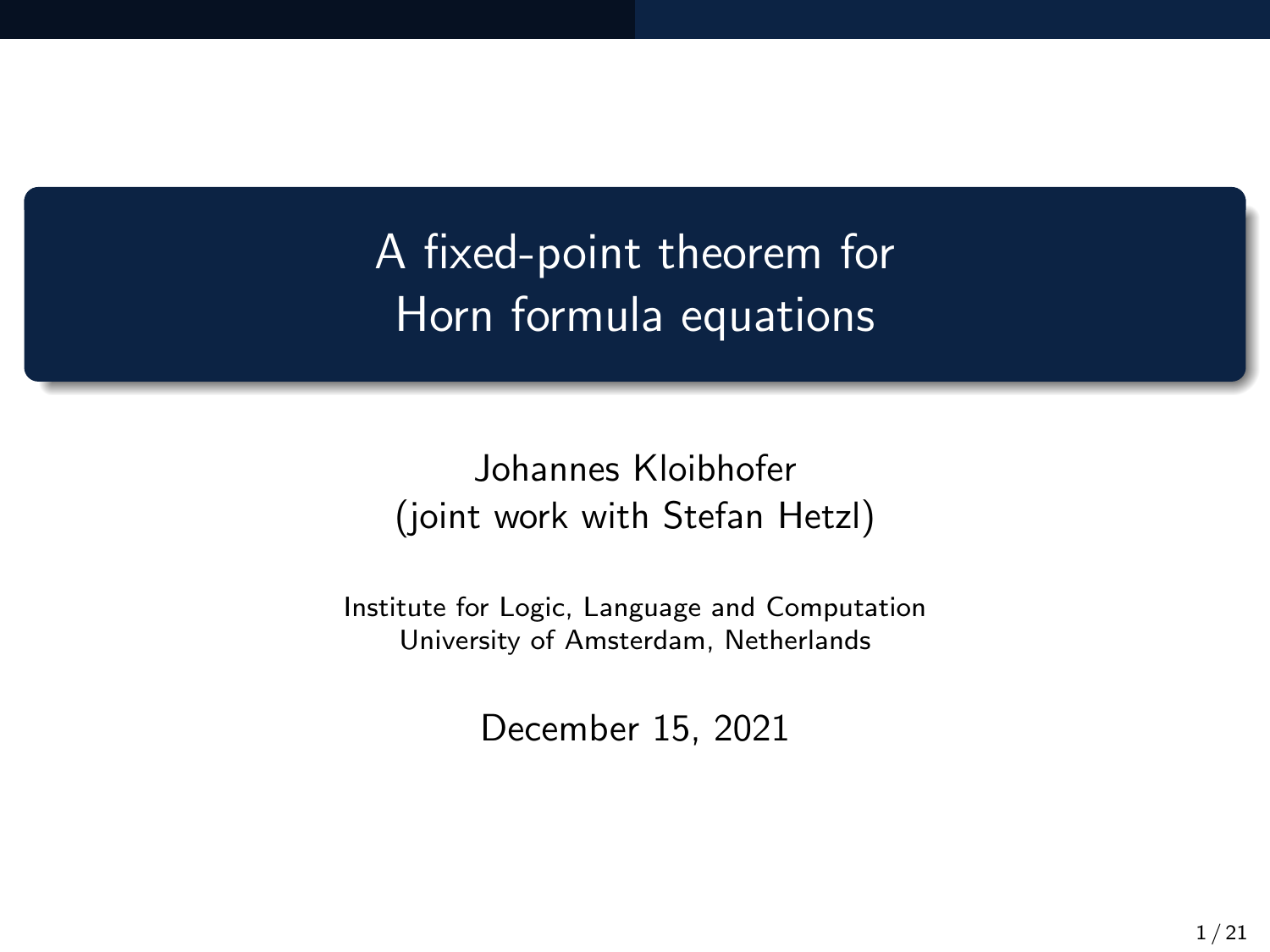- <span id="page-1-0"></span>• Consider Horn formula equations, i.e. special existential second-order formulas
- Interested in first-order solutions
- Horn formula equations appear in various areas:
	- Second-order quantifier elimination
	- Program verification
	- Proof theory
- We prove general results and use them in manifold applications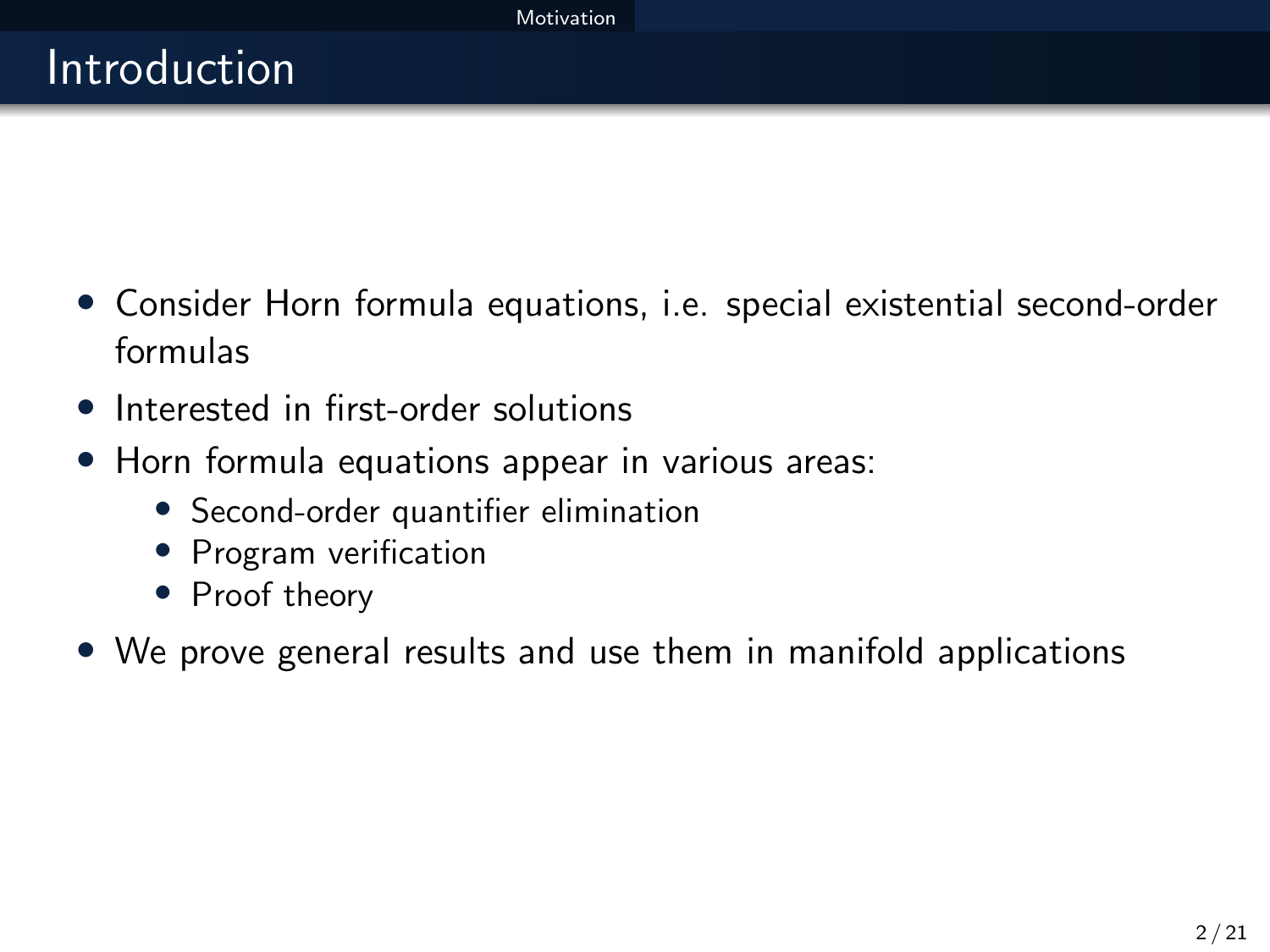# <span id="page-2-0"></span>Formula equations

### Definition

A formula equation has the form  $\exists \overline{X}\psi$ , where  $\overline{X}$  is a tuple of predicate variables and  $\psi$  is a first-order formula.

- Equivalent to  $\exists \overline{X}(\varphi_1 \leftrightarrow \varphi_2)$ , hence "equation"
- A formula equation is
	- valid:  $\models \exists \overline{X}\psi$
	- solvable: There exist formulas  $\overline{\chi}$  s.t.  $\models \psi[\overline{X}\backslash \overline{\chi}]$
- There are valid formula equations which are not first-order solvable
- Finding  $\overline{\chi}$  s.t.  $\models \psi[\overline{X}\backslash \overline{\chi}]$  is also known as Boolean solution problem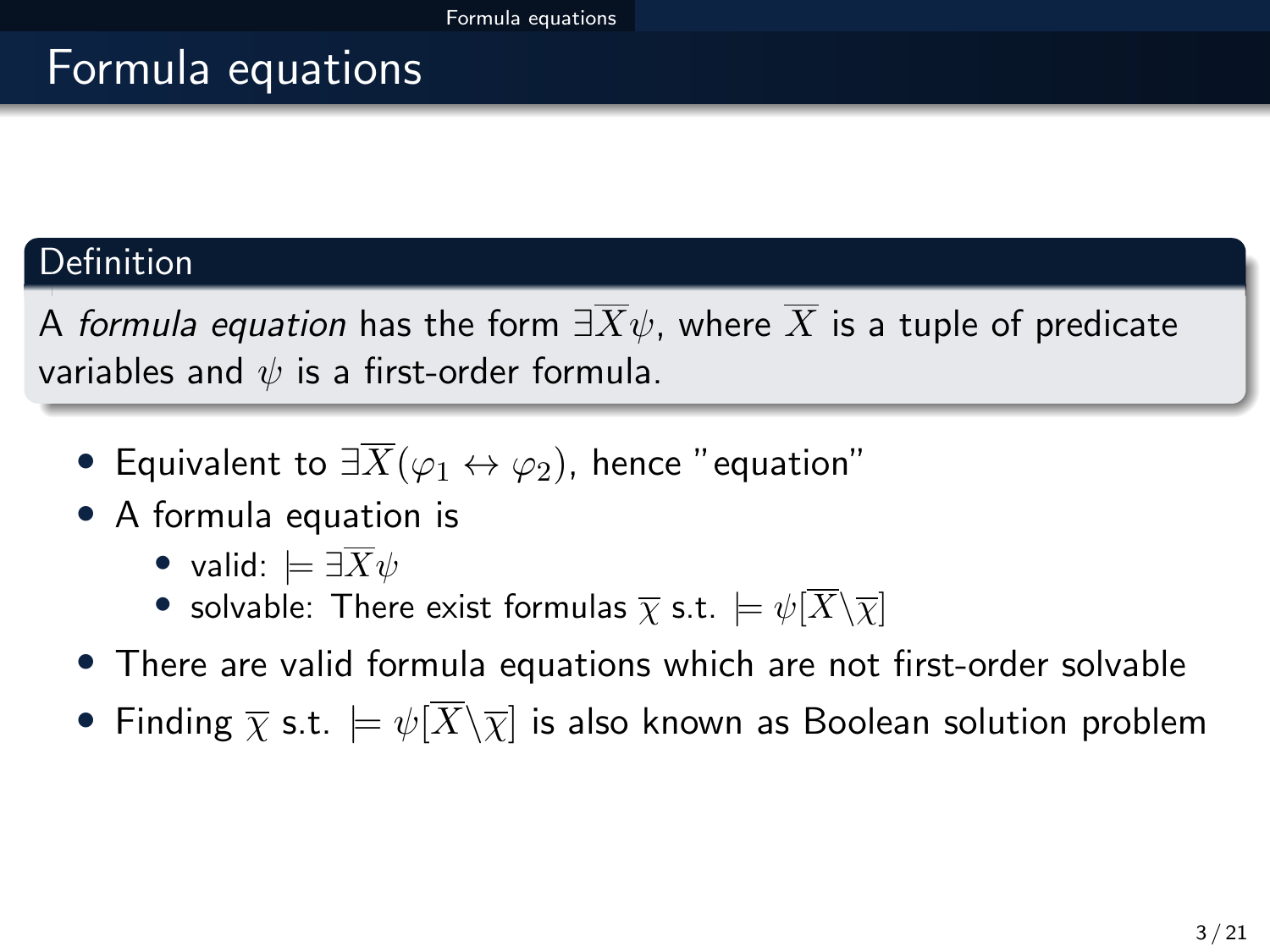# Horn formula equations

### **Definition**

A constrained clause is a formula  $C$  of the form

$$
\gamma \vee \bigvee_{i=1}^{m} \neg X_{i}(\overline{t_{i}}) \vee \bigvee_{j=1}^{n} Y_{j}(\overline{s_{j}}),
$$

where  $X_i,Y_j$  are predicate variables and  $\gamma$  is a first-order formula without predicate variables.  $C$  is called

- $\bigcap$  Horn, if  $n \leq 1$ .
- **2** dual-Horn, if  $m \leq 1$  and
- **3** linear-Horn, if  $m, n \leq 1$ .

### Definition

A Horn formula equation  $\exists \overline{X}\psi$  is a formula equation of the form  $\exists \overline{X} \forall^* \ \bigwedge_{i=1}^n H_i$ , where  $H_i$  is a constrained Horn clause for  $i \in \{1,...,n\}.$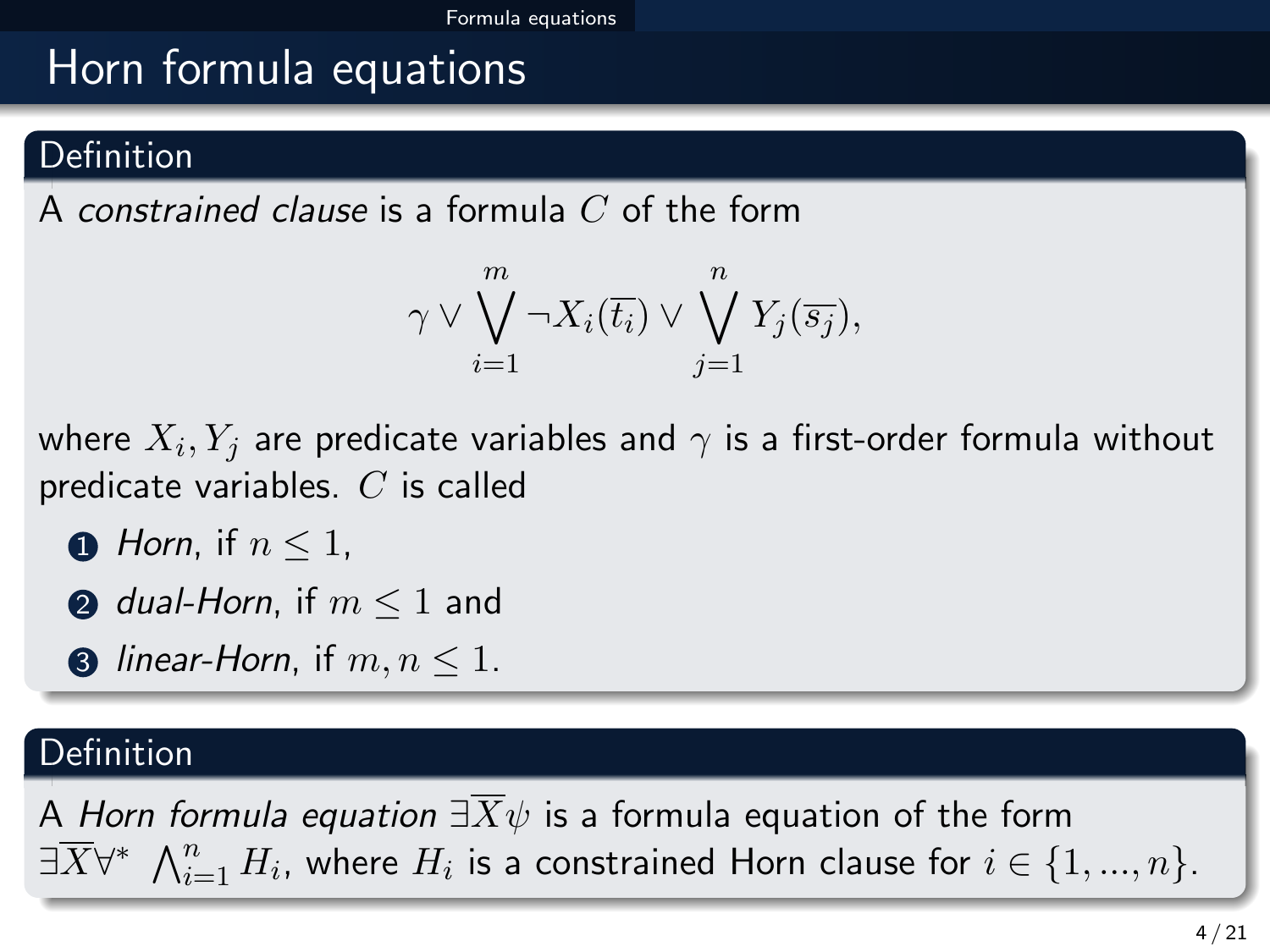# <span id="page-4-0"></span>Least fixed-point logic (LFP)

- Extension of first-order logic
- LFP central in finite model theory / descriptive complexity (cf. Immerman-Vardi theorem '82)
- Define function  $F_{\varphi}$  on  $M^k$  by

$$
F_{\varphi} : \quad R \mapsto \{ \overline{x} \in M^k \mid \mathcal{M} \models \varphi(R, \overline{x}) \}
$$

- If R occurs only positively in  $\varphi$ , then  $F_{\varphi}$  is monotonous  $\Rightarrow$  Least fixed point exists due to Knaster-Tarski theorem
- Introduce LFP atomic formulas  $[\mathrm{lfp}_R \varphi(R,\overline{x})]$ , where

$$
\mathcal{M} \models [\text{lfp}_R \ \varphi(R,\overline{x})](\overline{a}) \ \Leftrightarrow \ \overline{a} \in \text{lfp}(F_{\varphi})
$$

• Can be extended to simultaneous fixed points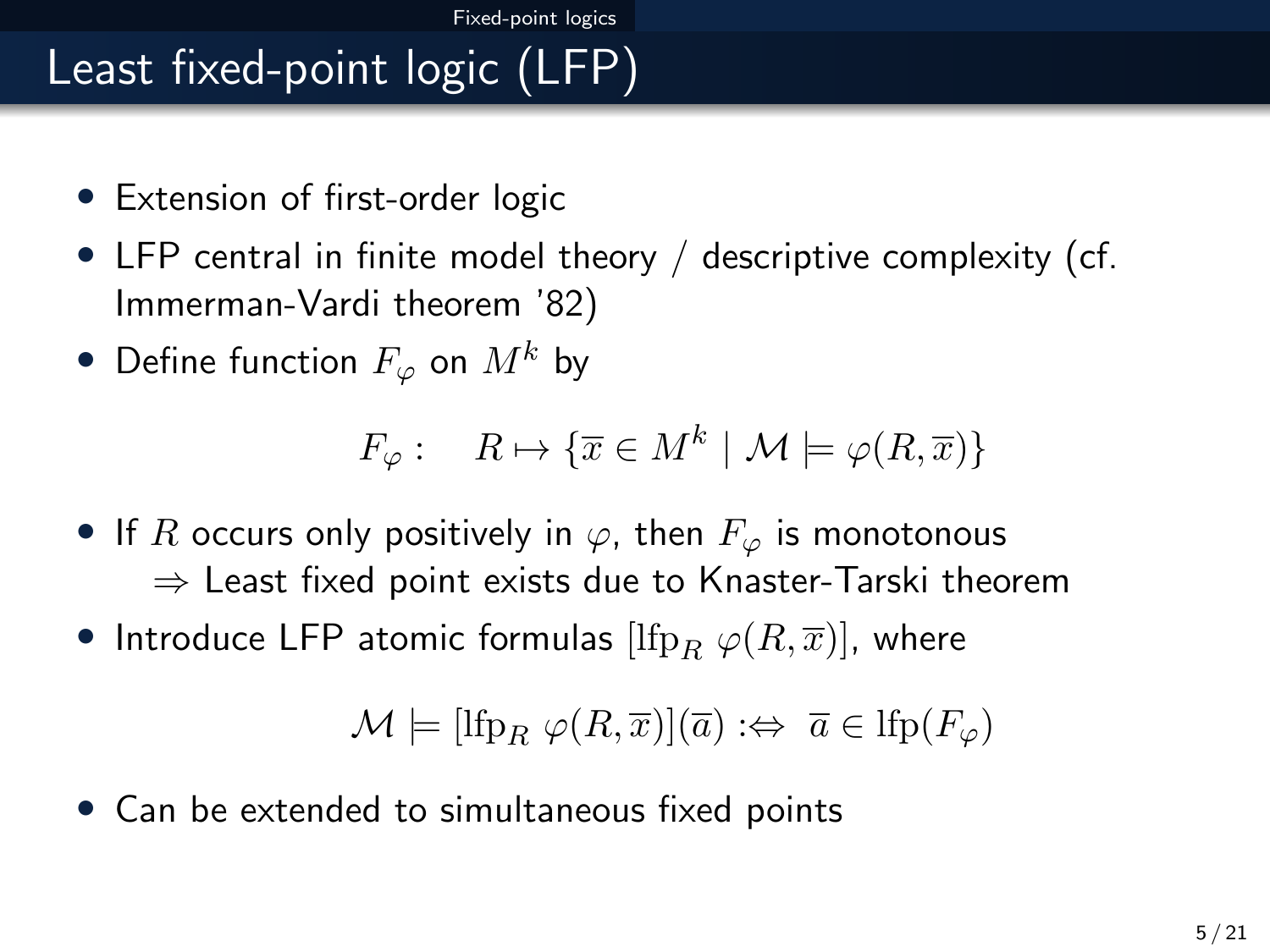• Fixed point can be approximated by relations

$$
S^{0} = \varnothing, \quad S^{\alpha+1} = F_{\varphi}(S^{\alpha}), \quad S^{\alpha} = \bigcup_{\beta < \alpha} S^{\beta}
$$

• LFP formula  $[\mathrm{lfp}_R \varphi(R,\overline{x})]$  can be approximated by FO formulas

$$
\varphi^{0}(\overline{x}) \equiv \bot, \quad \varphi^{k+1}(\overline{x}) \equiv \varphi(\varphi^{k}, \overline{x})
$$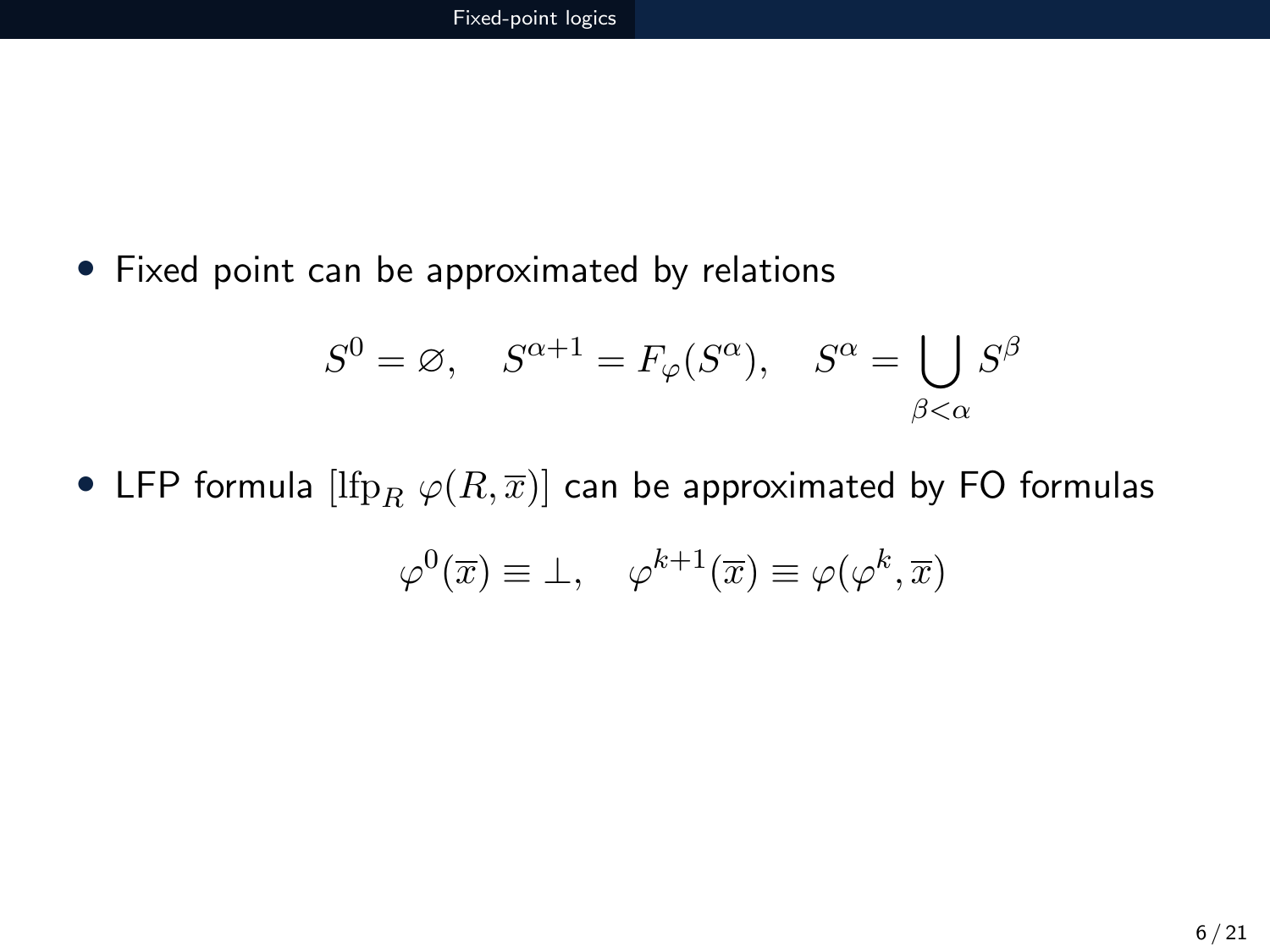# Example

Let  $\mathcal{L} = \{E\}$  be the language of graphs. Define

$$
\varphi(R, u, v) \equiv E(u, v) \lor \exists w (R(u, w) \land E(w, v))
$$

As R occurs only positively in  $\varphi$  we can define  $[\mathrm{Ifp}_R \varphi(R, u, v)](x, y)$ .

LFP-formula is approximated by first-order formulas

$$
\varphi^{0}(x, y) \equiv \bot
$$
  

$$
\varphi^{k+1}(x, y) \equiv E(x, y) \lor \exists w (\varphi^{k}(x, w) \land E(w, y))
$$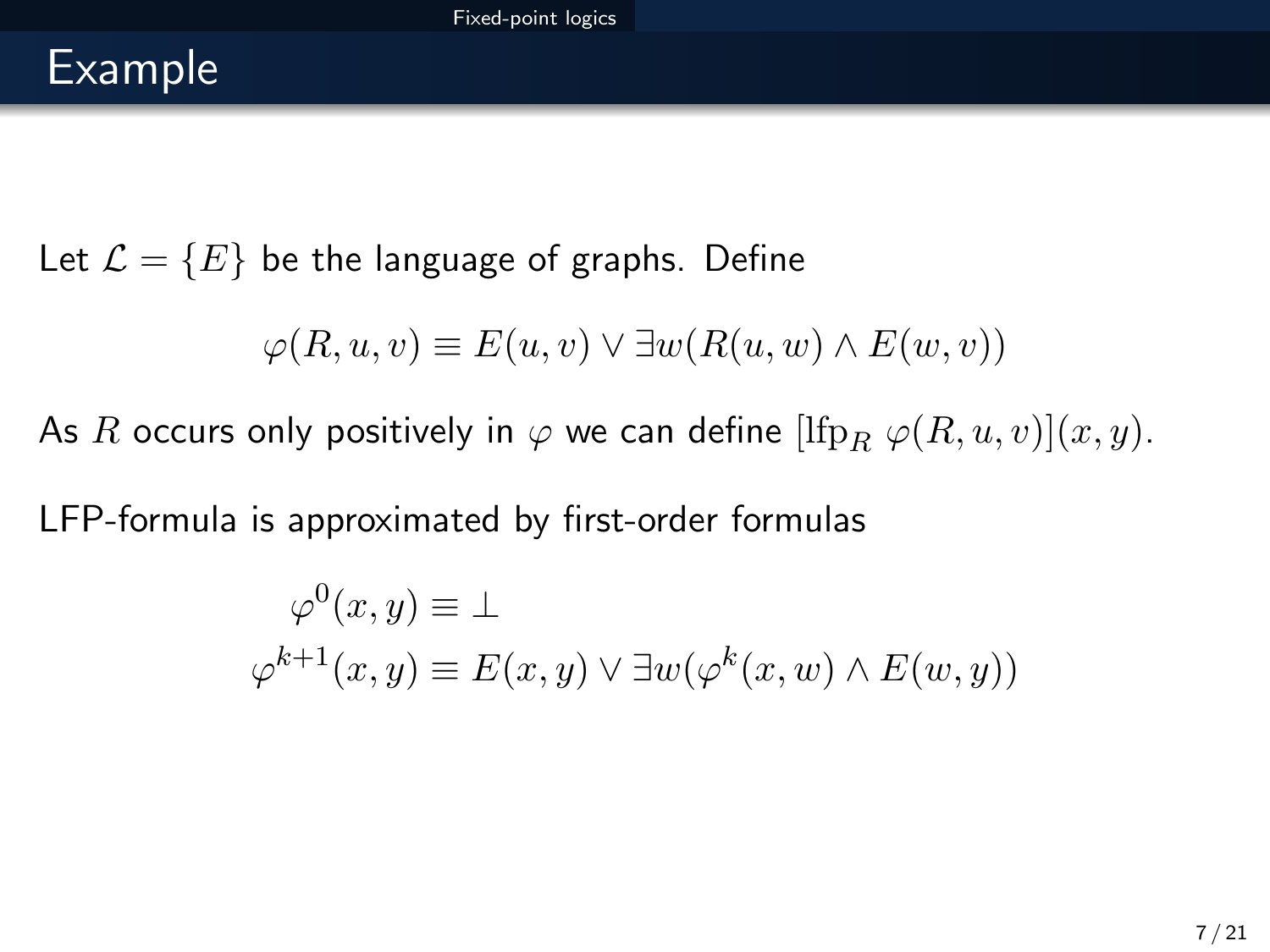<span id="page-7-0"></span>Three different types of clauses in a Horn formula equation  $\exists \overline{X}\psi$ :

$$
(B) \qquad \qquad \gamma \wedge X_1(\overline{t_1}) \wedge \cdots \wedge X_m(\overline{t_m}) \rightarrow X_0(\overline{s}),
$$
  

$$
(E) \quad \gamma \wedge X_1(\overline{t_1}) \wedge \cdots \wedge X_m(\overline{t_m}) \rightarrow \perp,
$$

- Define a tuple  $\Phi_{\psi}$  of first-order formulas from clauses of the form (B) and (I)
- This tuple defines LFP-formulas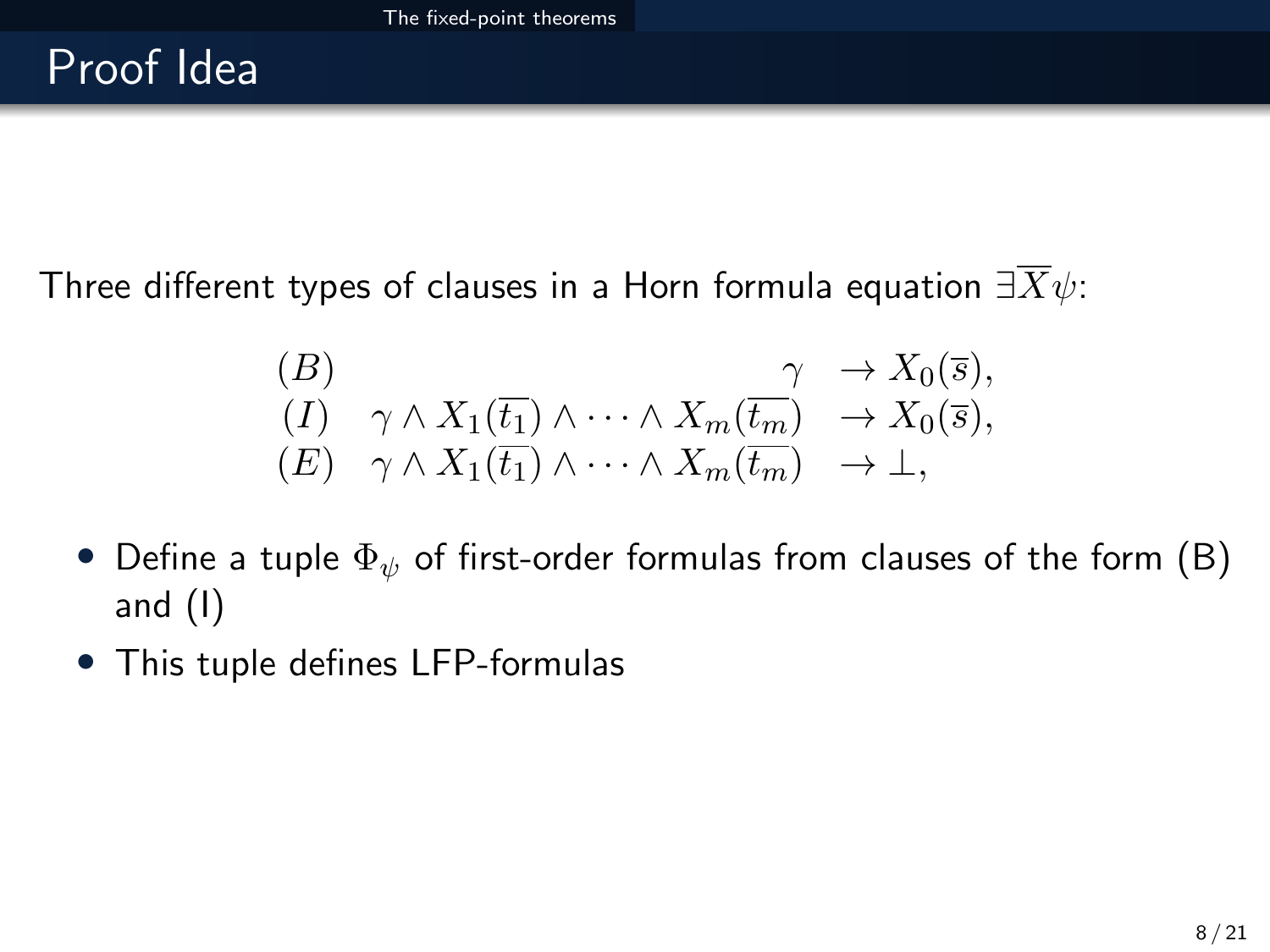# Horn fixed-point theorem

#### Horn fixed-point theorem

- Let  $\exists X \psi$  be a Horn formula equation and  $\mu_j := [\text{Ifp}_{X_j} \ \Phi_{\psi}]$  for  $j \in \{1, \ldots, n\}$ , then
	- $\mathbf{0} \models \exists \overline{X} \psi \leftrightarrow \psi[\overline{X}\backslash \overline{\mu}]$  and
	- **2** if  $\mathcal{M} \models \psi[\overline{X}\backslash\overline{R}]$  for some structure  $\mathcal{M}$  and relations  $R_1, \ldots, R_n$  in  $\mathcal M$ , then  $\overline{\mathcal M}\models\overline{\bigwedge_{j=1}^n}(\mu_j\rightarrow R_j).$
	- Horn formula equation valid iff it is LFP-solvable
	- Analogous theorems for dual-Horn and linear-Horn formula equations
	- Generalised for abstract semantics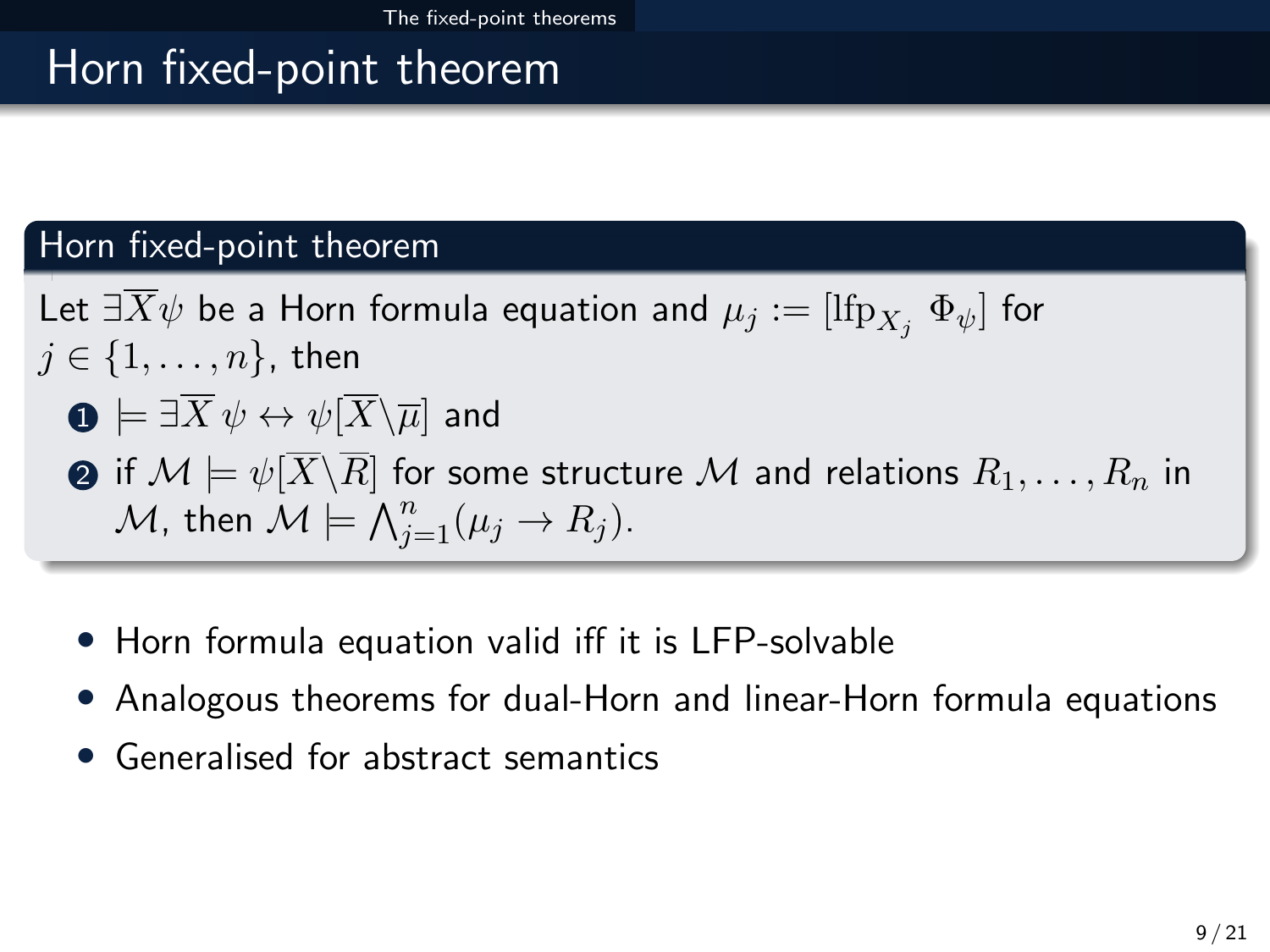# Example

Let  $\mathcal{L} = \{E, s, t\}$ . Consider the Horn formula equation  $\exists X \psi$ , with

$$
\psi \equiv \forall u, v \bigwedge \left\{ \begin{array}{l} X(s) \\ X(u) \land E(u, v) \to X(v) \\ \neg X(t) \end{array} \right.
$$

• 
$$
\Phi_{\psi}(R, x) \equiv x = s \lor \exists u (E(u, x) \land R(u)).
$$

- Define  $\mu = [\text{Ifp}_X \ \Phi_{\psi}]$ , then  $\models \exists X \psi \leftrightarrow \psi[X \setminus \mu]$
- Equivalently  $\models \exists X \psi \leftrightarrow \neg \mu(t)$
- Connectivity is not expressible in FO  $\Rightarrow \exists X \psi$  not solvable in FO!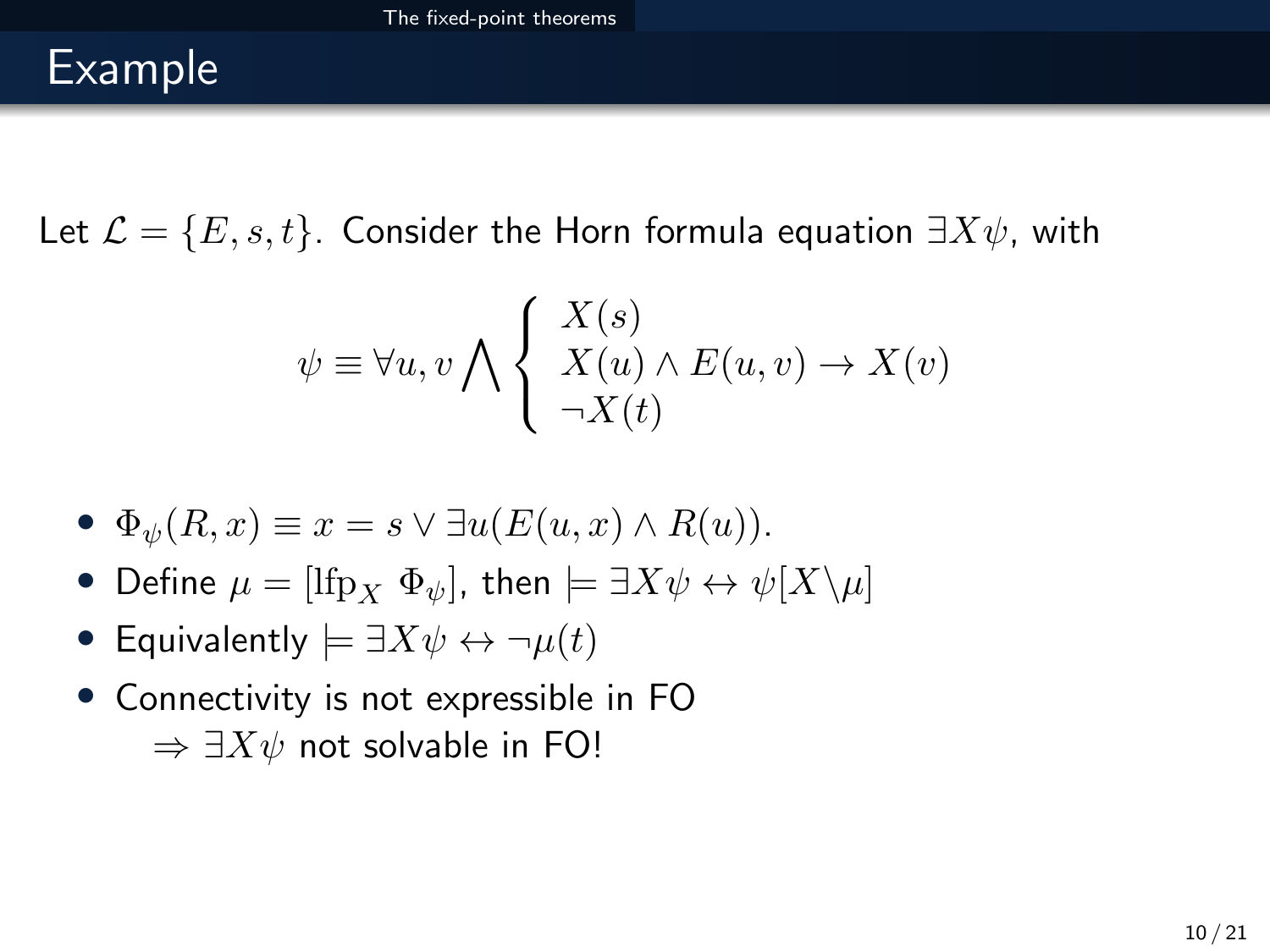# <span id="page-10-0"></span>Fixed-point approximation

- Problem: Finding first-order formulas, which approximate existential second-order formulas
- First investigated by [Ackermann '35] for relational language and one unary predicate variable
- Used a method similar to modern resolution
- Extended for arbitrary predicate variables in [Wernhard '17]
- Our Idea: Express LFP-formula as an infinite disjunction of first-order formulas

#### Theorem

Let  $\exists \overline{X}\psi$  be a Horn formula equation. Then there exists a countable set of first-order formulas  $\Psi$  s t.

$$
\exists \overline{X} \psi \equiv \bigwedge_{\varphi \in \Psi} \varphi.
$$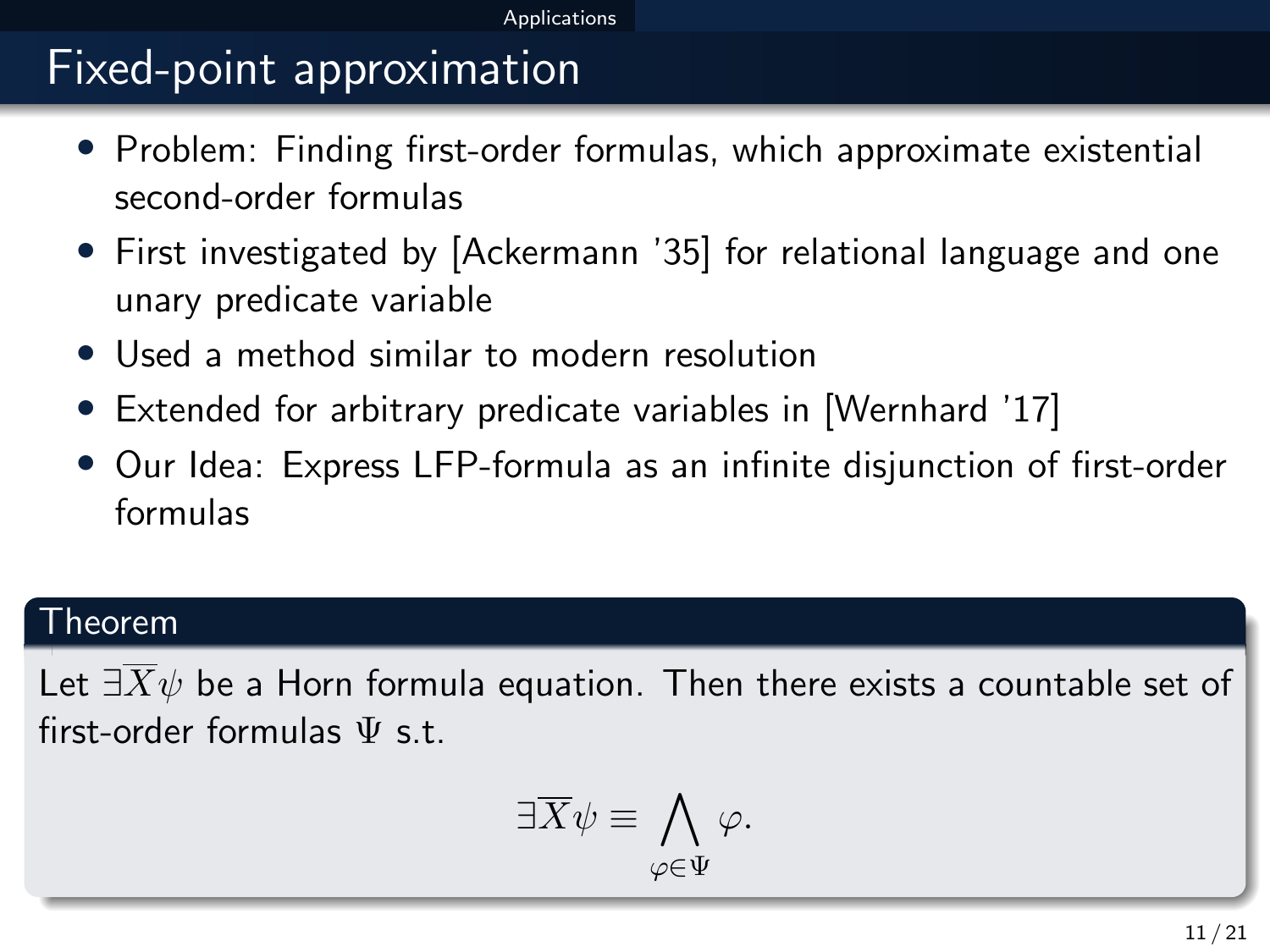# Example

Consider the Horn formula equation  $\exists X\psi$ , with

$$
\psi \equiv \forall u, v \bigwedge \left\{ \begin{array}{l} X(s) \\ X(u) \land E(u, v) \to X(v) \\ \neg X(t) \end{array} \right.
$$

• Define formulas

$$
\varphi^{0}(x) \equiv x = s
$$
  

$$
\varphi^{k+1}(x) \equiv x = s \lor \exists u (E(u, x) \land \varphi^{k}(u))
$$

- $\bullet\,$  Then  $\varphi^\omega\equiv \bigvee_{k\in\omega}\varphi^k$  is equivalent to  $[\mathrm{lfp}_X\,\, \Phi_\psi].$
- Thus  $\exists X \psi \equiv \bigwedge_{k \in \omega} \neg \varphi^k(t)$ .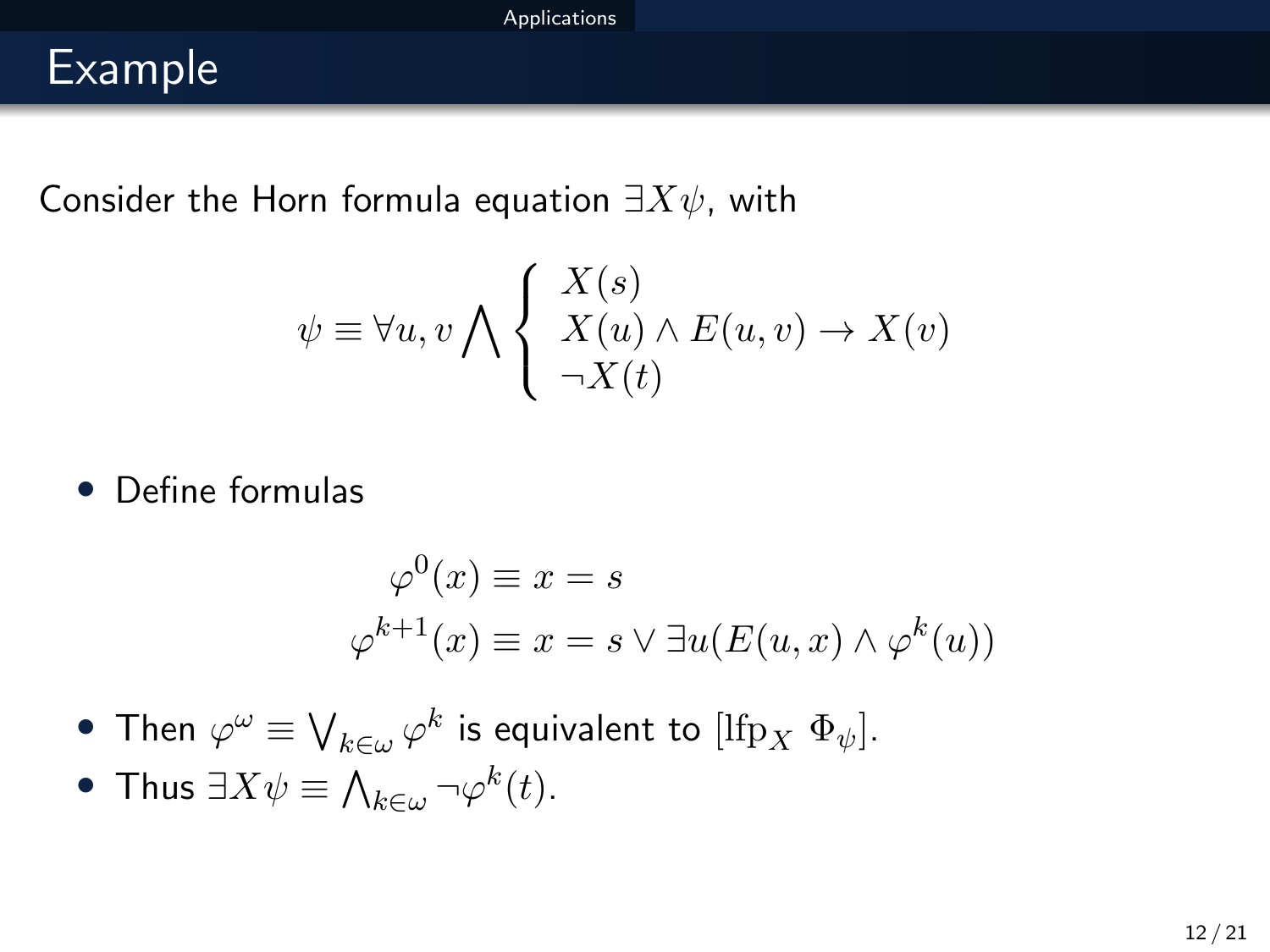#### **A**pplications

# Partial Correctness of while-programs

- A Hoare triple  $\{\varphi\}p\{\psi\}$  consists of a program p and two first-order formulas  $\varphi$  and  $\psi$ .
- The verification condition  $\text{vc}(\{\varphi\}p\{\psi\})$  can be written as a linear-Horn formula equation s.t.

$$
\models \{\varphi\} p\{\psi\} \quad \Leftrightarrow \quad \mathbb{Z} \models \text{vc}(\{\varphi\} p\{\psi\})
$$

- The predicate variables correspond to the loop invariants
- Fixed-point theorem: For every solution  $\overline{\chi}$  of  $\mathbb{Z} \models \text{vc}(\{\varphi\}p\{\psi\})$  it holds

$$
\mathbb{Z} \models \bigwedge_{i=1}^{n} \mu_i \rightarrow \chi_i \land \chi_i \rightarrow \nu_i
$$

• As corollaries: The canonical solutions of our fixed-point theorem express the weakest precondition and strongest postcondition.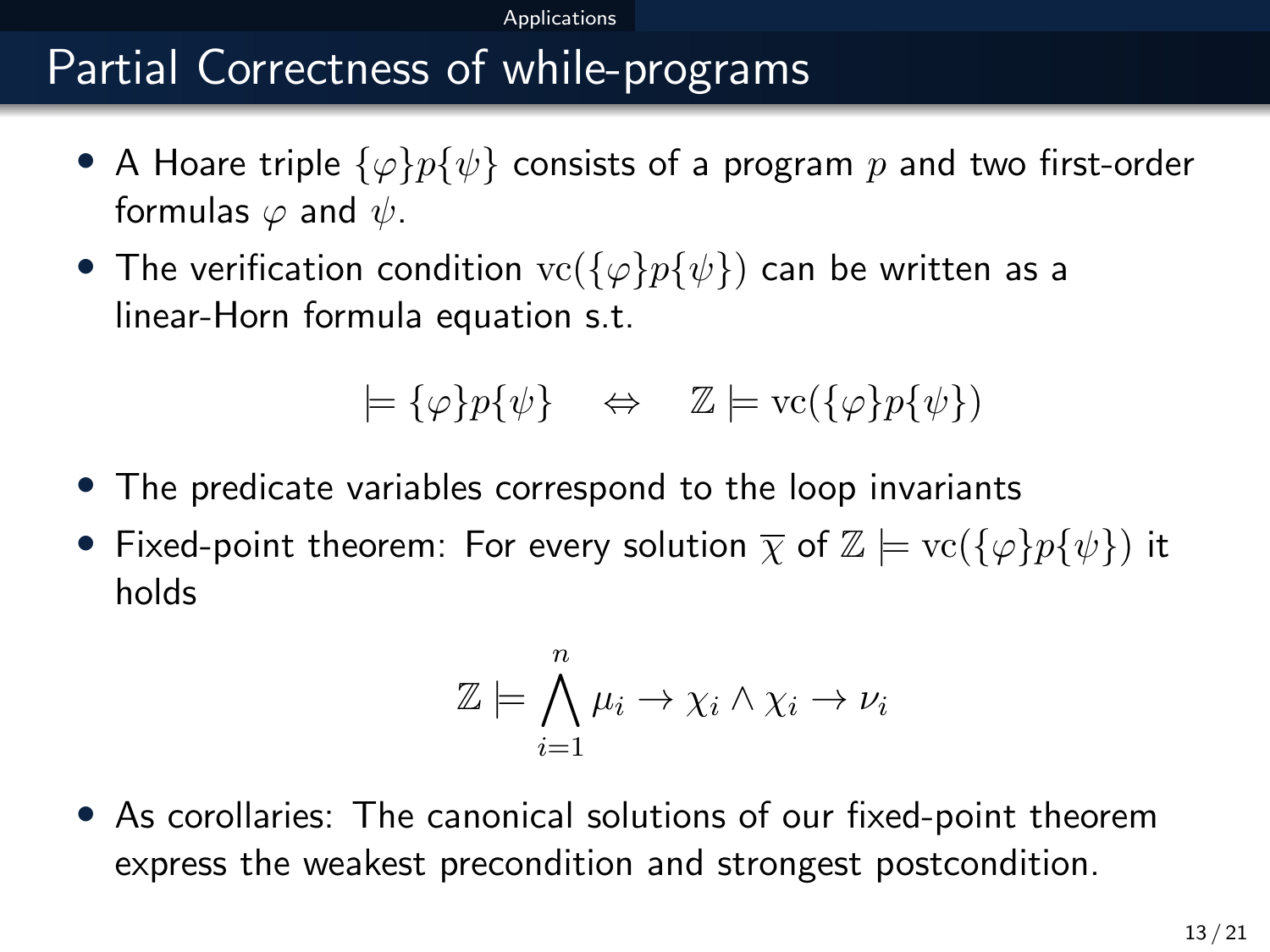# Affine solution problem

- Problem: Finding *affine subspaces* of  $\mathbb{Q}^n$  which solve a formula equation without first-order quantifiers in the language  $\mathcal{L}_{\text{aff}} = \{0, 1, +, \{c \mid c \in \mathbb{Q}\}\}\$
- Decidability shown by [Hetzl, Zivota '19]
- Computed a fixed point in lattice of affine subspaces of  $\mathbb{Q}^n$
- Horn fixed-point theorem not applicable
- Need generalisation!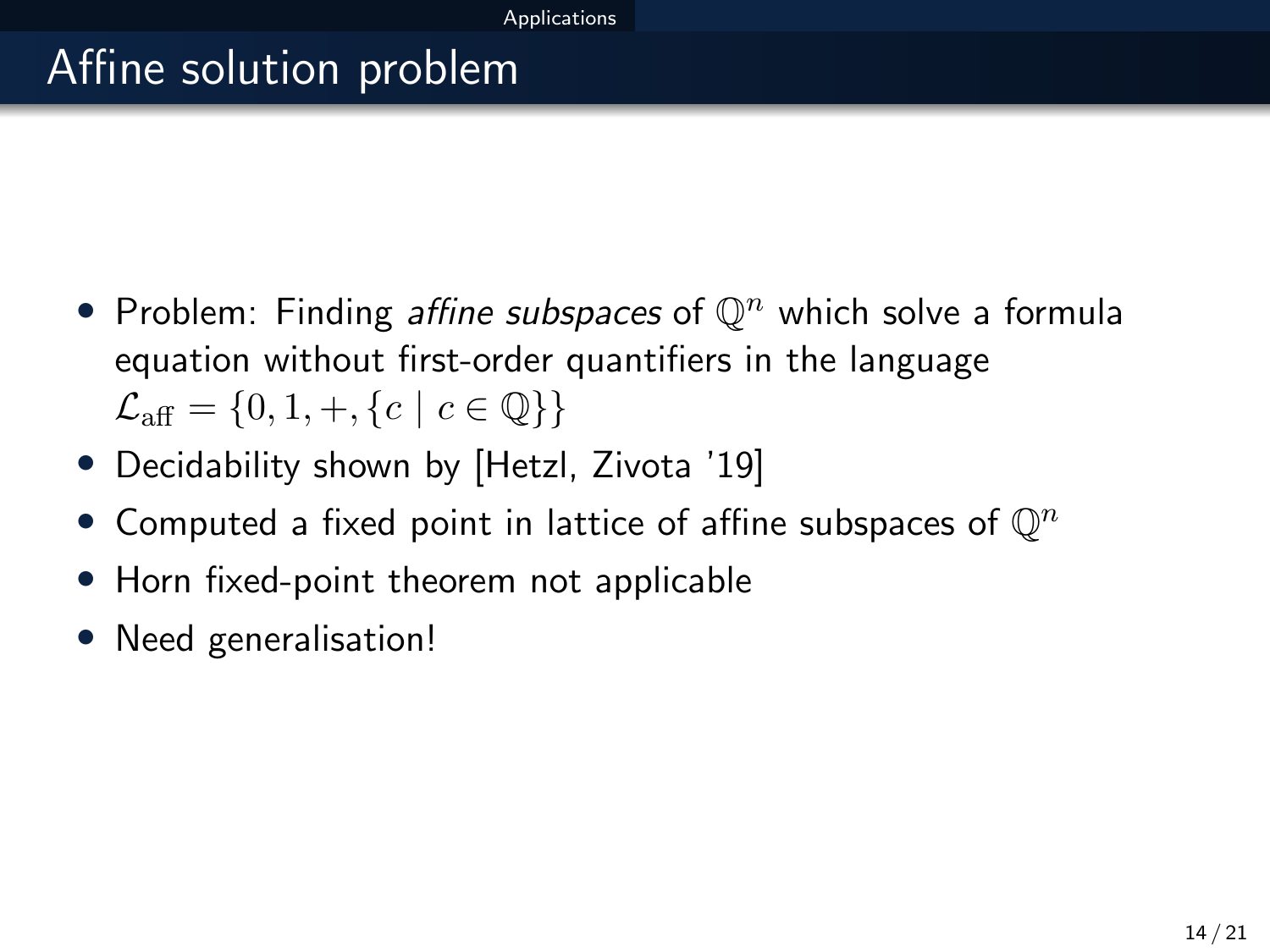#### **Annlications**

## Abstract semantics

Abstract semantics:

- First-order formulas interpreted as usual
- $\bullet\,$  Second-order predicates and LFP-atoms not interpreted in  $(M^{k},\subseteq)$ , but in different lattice  $(V_k, \sqsubseteq)$  s.t.

$$
(M^k,\subseteq)\xrightarrow[\alpha]{\gamma} (V_k,\sqsubseteq)
$$

forms a Galois connection for every  $k \in \mathbb{N}$ 

• We call  $(M, G)$ , where  $G = (V_k, \alpha_k, \gamma_k)_{k \in \mathbb{N}}$ , a model abstraction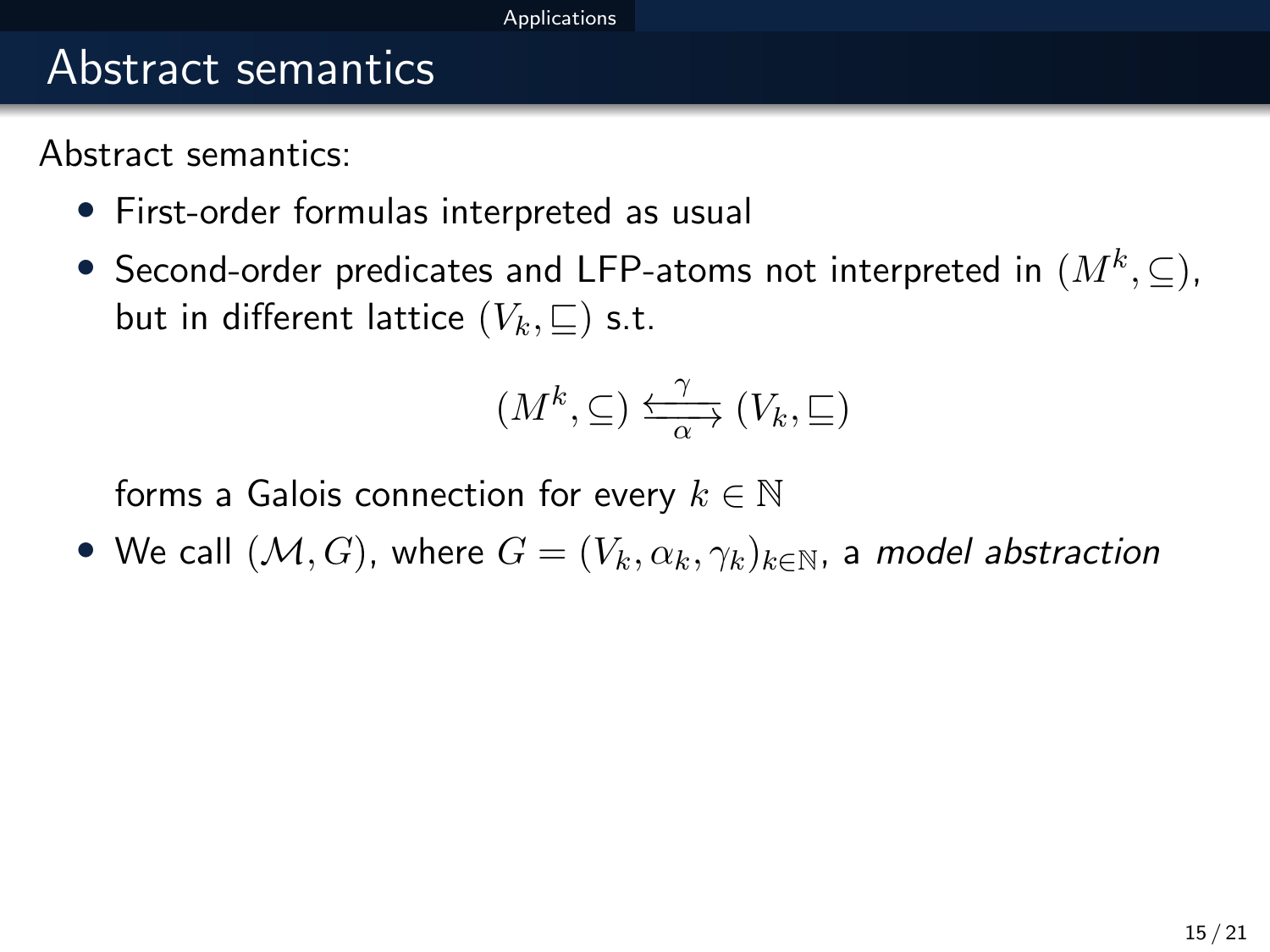#### [Applications](#page-10-0)

## Abstract semantics

Abstract semantics:

- First-order formulas interpreted as usual
- $\bullet\,$  Second-order predicates and LFP-atoms not interpreted in  $(M^{k},\subseteq)$ , but in different lattice  $(V_k, \sqsubseteq)$  s.t.

$$
(M^k,\subseteq)\xrightarrow[\alpha]{\gamma} (V_k,\sqsubseteq)
$$

forms a Galois connection for every  $k \in \mathbb{N}$ 

• We call  $(\mathcal{M}, G)$ , where  $G = (V_k, \alpha_k, \gamma_k)_{k \in \mathbb{N}}$ , a model abstraction

Example:

- $(\mathbb{Q}, G_{\text{aff}})$  is a model abstraction, where  $G_{\text{aff}} = ((\text{Aff}\ \mathbb{Q}^k,\subseteq),\text{aff}_k,\text{id}_k)_{k\in\mathbb{N}}$  with
	- $\bullet\,$  Aff  $\mathbb{Q}^k$  is the set of affine subsets of  $\mathbb{Q}^k$
	- $aff_k$  is the affine hull
	- $id_k$  is embedding of Aff  $\mathbb{Q}^k$  in  $\mathbb{Q}^k$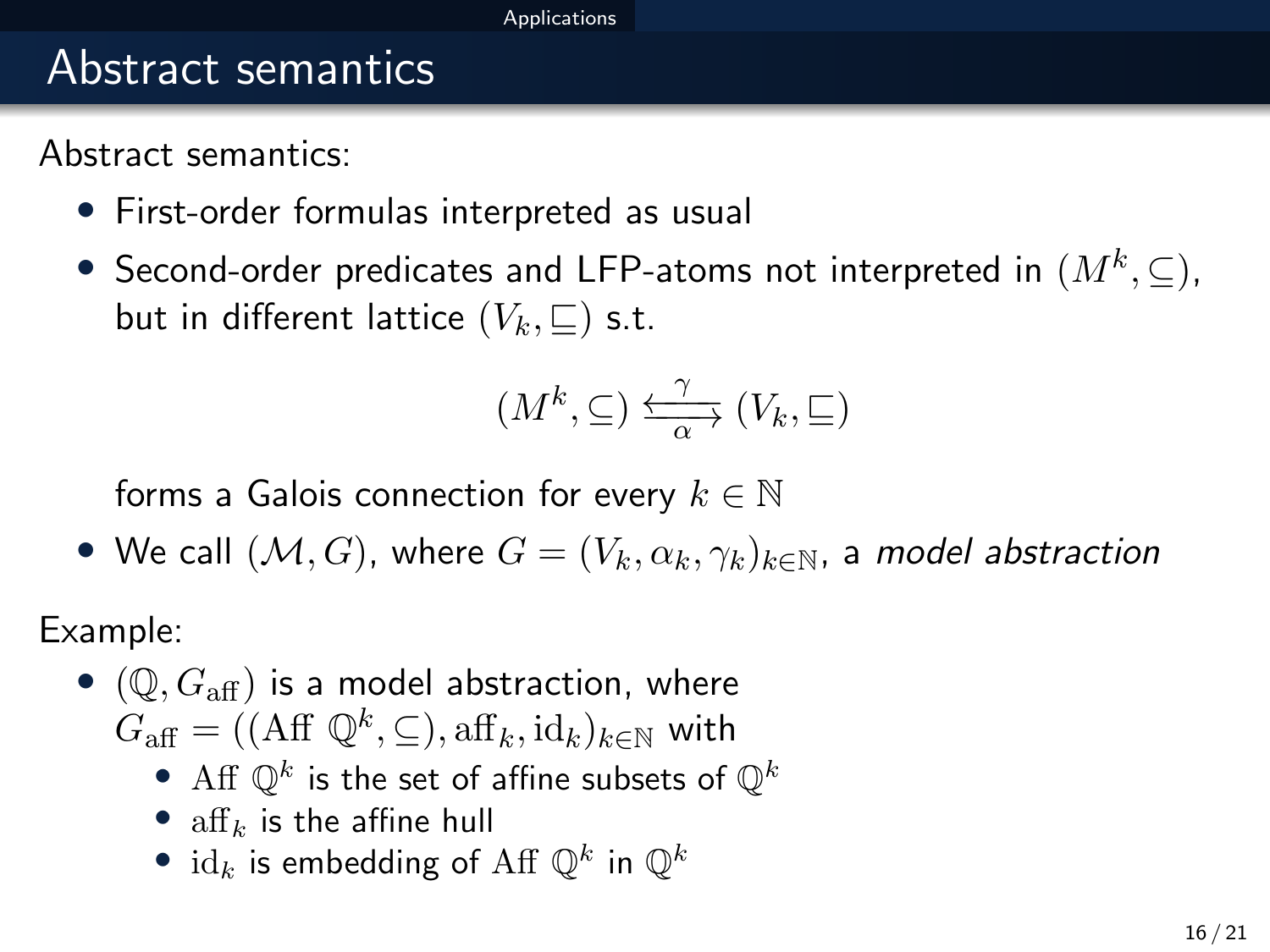# Abstract fixed-point theorem

#### Theorem (Abstract Horn fixed-point theorem)

Let  $\exists X \psi$  be a Horn formula equation and  $\mu_j := [\text{Ifp}_{X_i} \ \Phi_{\psi}]$  for  $j \in \{1, ..., n\}$ , then:

$$
\textbf{O} \models_{\text{a}} \exists \overline{X} \ \psi \leftrightarrow \psi[\overline{X} \backslash \overline{\mu}] \ \text{and}
$$

 $\bullet$  if  $(\mathcal{M}, G) \models_{\text{a}} \psi[X \backslash R]$  for some model abstraction  $(\mathcal{M}, G)$  and abstract relations  $R_1, ..., R_n$ , then  $(\mathcal{M}, G) \models_{\text{a}} \bigwedge_{j=1}^n (\mu_j \to R_j).$ 

- Analogous theorems for dual-Horn and linear-Horn formula equations
- Decidability of affine solution problem follows as direct corollary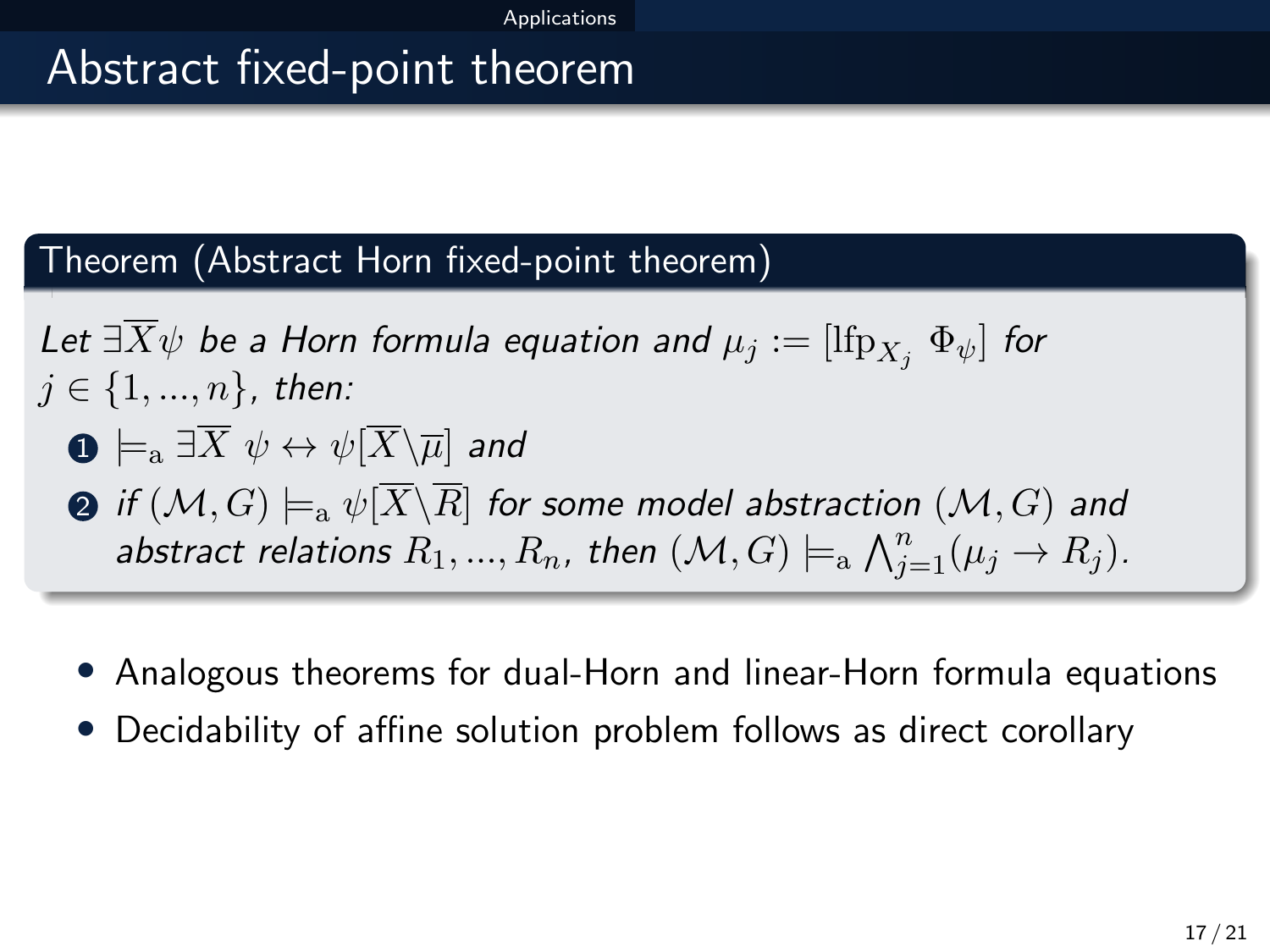# Inductive theorem proving

- Consider approach to inductive theorem proving based on tree grammars by [Eberhard, Hetzl '15]
- Generate proof of universal statement:
	- First proofs of small instances are computed
	- Then second-order unification problem is deduced:

\n- **①** 
$$
\Gamma_0(\alpha, \beta) \Rightarrow X(\alpha, 0, \beta)
$$
\n- **②**  $\Gamma_1(\alpha, \nu, \gamma), \bigwedge_{1 \leq i \leq n} X(\alpha, n, t_i(\alpha, \nu, \gamma)) \Rightarrow X(\alpha, s(n), \gamma)$
\n- **③**  $\Gamma_2(\alpha), \bigwedge_{1 \leq j \leq m} X(\alpha, \alpha, u_j(\alpha)) \Rightarrow B(\alpha)$
\n

- Every solution is an inductive invariant
- Equivalent to a Horn formula equation
- Using fixed-point theorem we get LFP-formula which implies every solution
- By fixed-point approximation get first-order formulas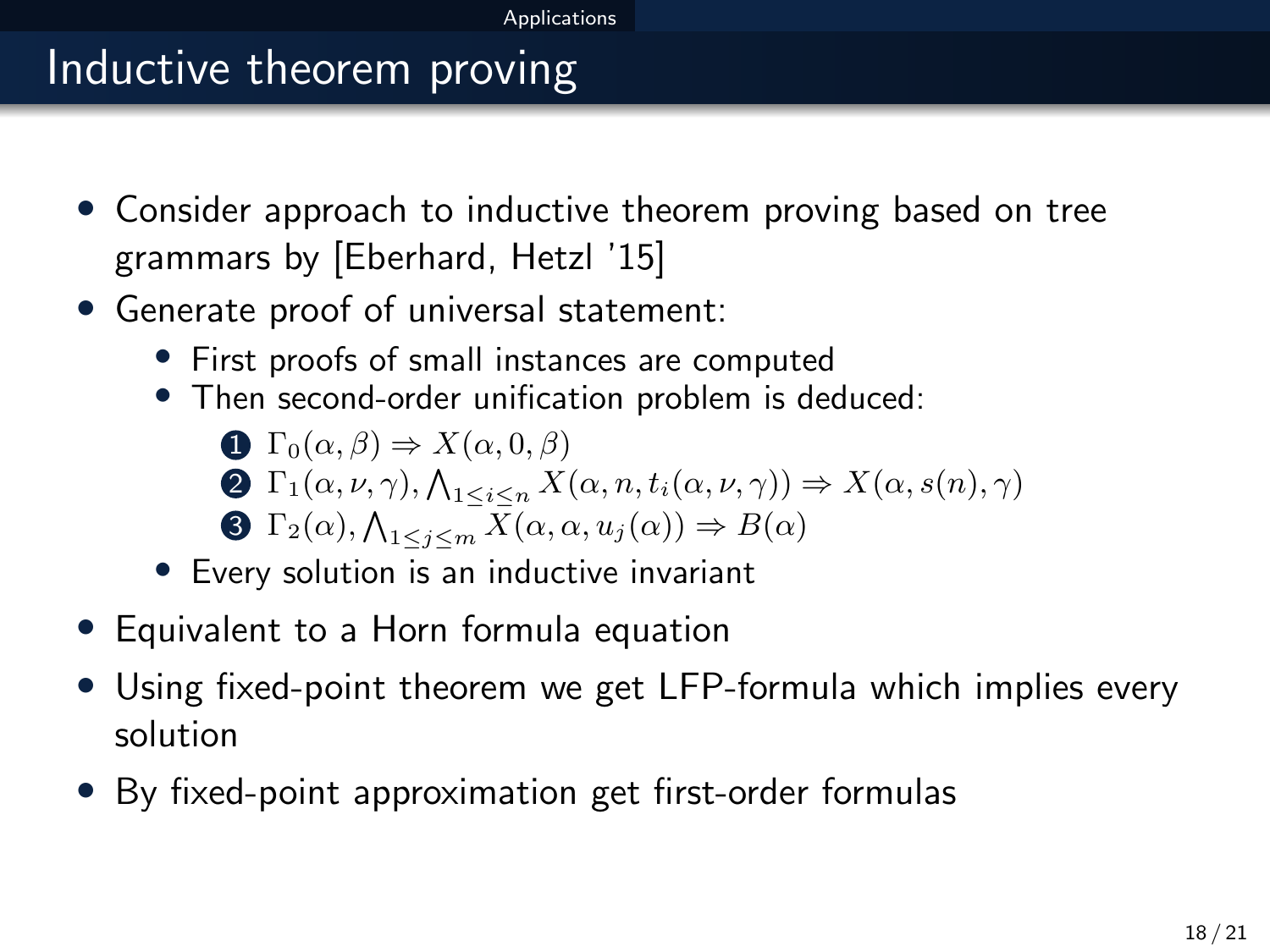# <span id="page-18-0"></span>Conclusion

- Horn formula equation satisfiable iff LFP-solvable
- Canonical solutions in LFP
- Applications:
	- Second-order quantifier elimination
	- Decidability of affine solution problem
	- In program verification we can define an equivalent condition to the semantics of Hoare triples
		- Canonical solutions correspond to weakest precondition and strongest postcondition
	- Algorithmic step in approach to inductive theorem proving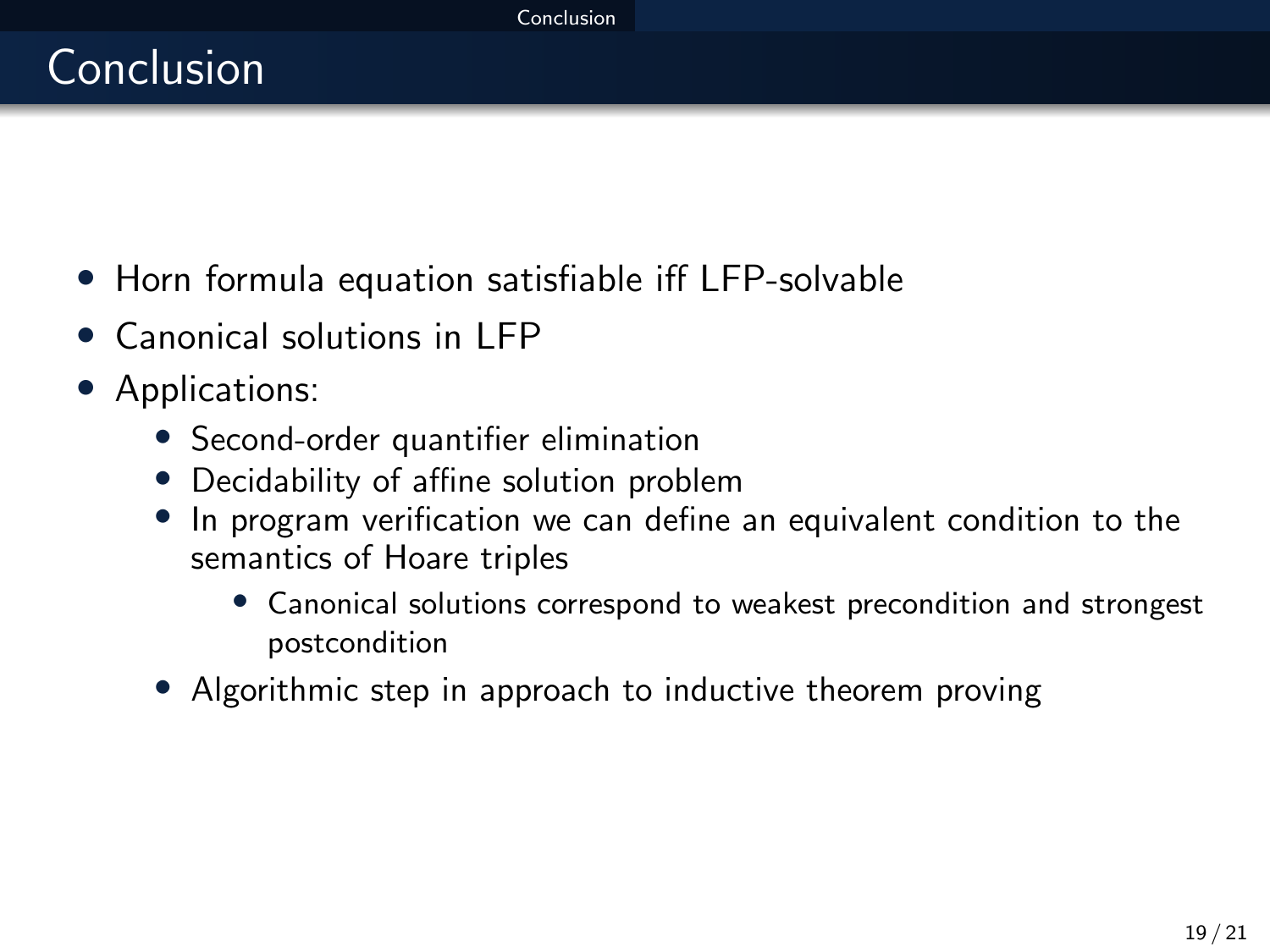#### [Conclusion](#page-18-0)

## References I

- [1] Wilhelm Ackermann. "Untersuchungen über das Eliminationsproblem der mathematischen Logik". In: Mathematische Annalen 110.1 (1935), pp. 390–413. DOI: [10.1007/BF01448035](https://doi.org/10.1007/BF01448035).
- [2] Sebastian Eberhard and Stefan Hetzl. "Inductive theorem proving based on tree grammars". In: Annals of Pure and Applied Logic 166.6  $(2015)$ , pp. 665–700. DOI: [10.1016/j.apal.2015.01.002](https://doi.org/10.1016/j.apal.2015.01.002).
- [3] Stefan Hetzl and Johannes Kloibhofer. "A fixed point theorem for Horn formula equations". In: Proceedings of the 8th Workshop on Horn Clauses for Verification and Synthesis (HCVS) (2021). DOI: [10.4204/EPTCS.344.5](https://doi.org/10.4204/EPTCS.344.5).
- [4] Stefan Hetzl and Sebastian Zivota. "Decidability of affine solution problems". In: Journal of Logic and Computation 30.3 (2020), pp. 697-714. DOI: [10.1093/logcom/exz033](https://doi.org/10.1093/logcom/exz033).